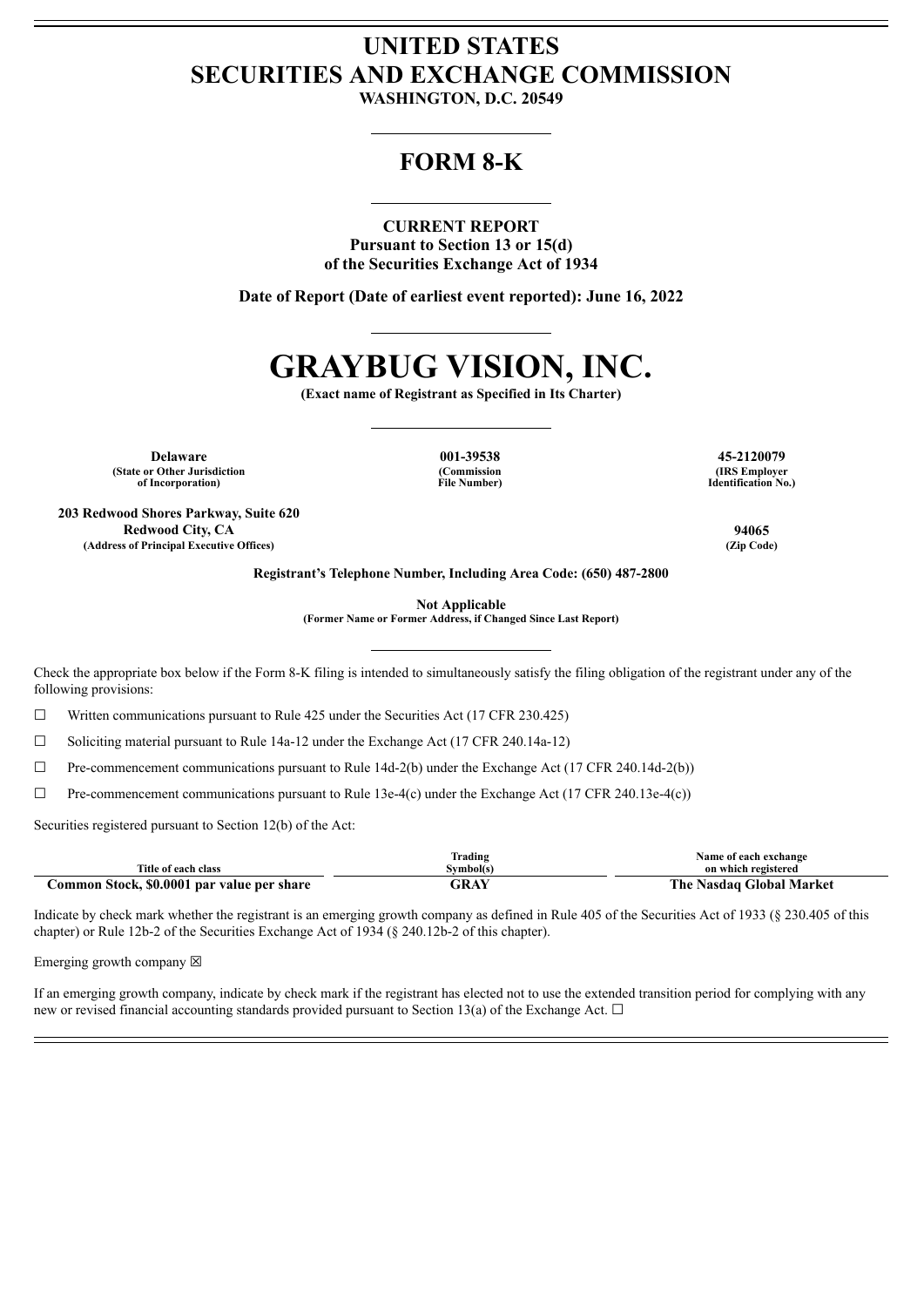### Item 3.01 Notice of Delisting or Failure to Satisfy a Continued Listing Rule or Standard; Transfer of Listing.

On June 16, 2022, Graybug Vision, Inc. ("Graybug" or the "Company") received written notice (the "Notice") from the Listing Qualifications Department of The Nasdaq Stock Market ("Nasdaq") notifying the Company that, based on the closing bid price of the Company's common stock, par value \$0.0001 per share (the "Common Stock"), for the last 30 consecutive trading days, the Company no longer complies with the minimum bid price requirement for continued listing on The Nasdaq Global Market. Nasdaq Listing Rule 5450(a)(1) requires listed securities to maintain a minimum bid price of \$1.00 per share (the "Minimum Bid Price Requirement"), and Nasdaq Listing Rule 5810(c)(3)(A) provides that a failure to meet the Minimum Bid Price Requirement exists if the deficiency continues for a period of 30 consecutive trading days.

The Notice has no immediate effect on the listing of the Common Stock on The Nasdaq Global Market. Pursuant to the Nasdaq Listing Rules, the Company has been provided an initial compliance period of 180 calendar days to regain compliance with the Minimum Bid Price Requirement. To regain compliance, the closing bid price of the Common Stock must be at least \$1.00 per share for a minimum of 10 consecutive trading days prior to December 13, 2022, and the Company must otherwise satisfy The Nasdaq Global Market's requirements for listing.

If the Company does not regain compliance by December 13, 2022, the Company may be eligible for an additional 180 calendar day compliance period if it elects (and meets the listing standards) to transfer to The Nasdaq Capital Market to take advantage of the additional compliance period offered on that market. To qualify, the Company would be required, among other things, to meet the continued listing requirement for market value of publicly held shares as well as all other standards for initial listing on The Nasdaq Capital Market, with the exception of the Minimum Bid Price Requirement, and would need to provide written notice of its intention to cure the bid price deficiency during the second compliance period. If the Company does not regain compliance within the compliance period(s), including any extensions that may be granted by Nasdaq, the Common Stock will be subject to delisting.

The Company intends to monitor the closing bid price of the Common Stock and consider its available options to resolve the noncompliance with the Minimum Bid Price Requirement. There can be no assurance that the Company will be able to regain compliance with The Nasdaq Global Market's continued listing requirements or that Nasdaq will grant the Company a further extension of time to regain compliance, if applicable.